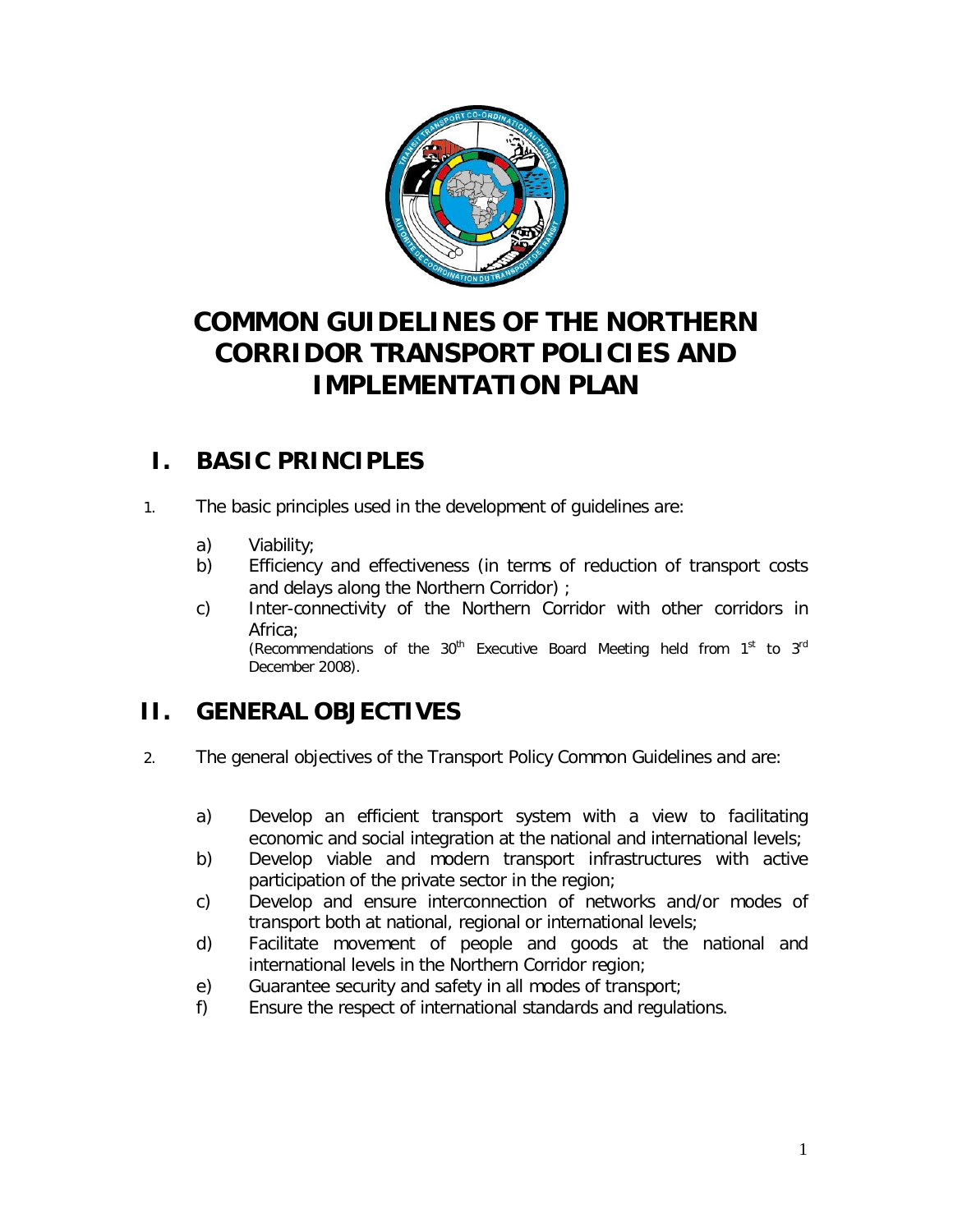# **III. GUIDELINES**

## *TRANSPORT INFRASTRUCTURE AND EQUIPMENTS*

3. Transport infrastructure is one of the key pillars of fast tracking growth and reducing poverty. Due to this fact, it deserves particular attention from Member countries of the Northern Corridor region.

## **A. ROAD NETWORKS**

#### *Specific Objective.*

 $\triangleright$  Develop a viable, modern and interconnected network for economic and social integration.

#### *Situation analysis.*

- a. In spite of efforts made by States, certain sections of the road network along the Northern Corridor are in deplorable condition, leading to lack of standards, quality and reliability of the network.
- b. The Northern Corridor is marred by total lack of service and parking areas (parking lots) for international transport and transit along the corridor.
- c. Poor quality of border infrastructure between countries of the Northern Corridor region and lack of coordination amongst Government agencies in these areas thus occasioning long and unnecessary delays while transiting across the border posts.
- d. Lack of interconnectivity and/or reliability of road networks make it difficult to access certain areas of social and/or economic interest.

#### *Strategic Approach*

- a. **Ensure interconnection of different road networks both at the national and the regional levels, as well as easy access to all sectors of economic and social interest.**
- b. **Establish and apply common standards relating to design, construction and management of road infrastructure as recommended in the Infrastructure Master Plan of the Northern Corridor.**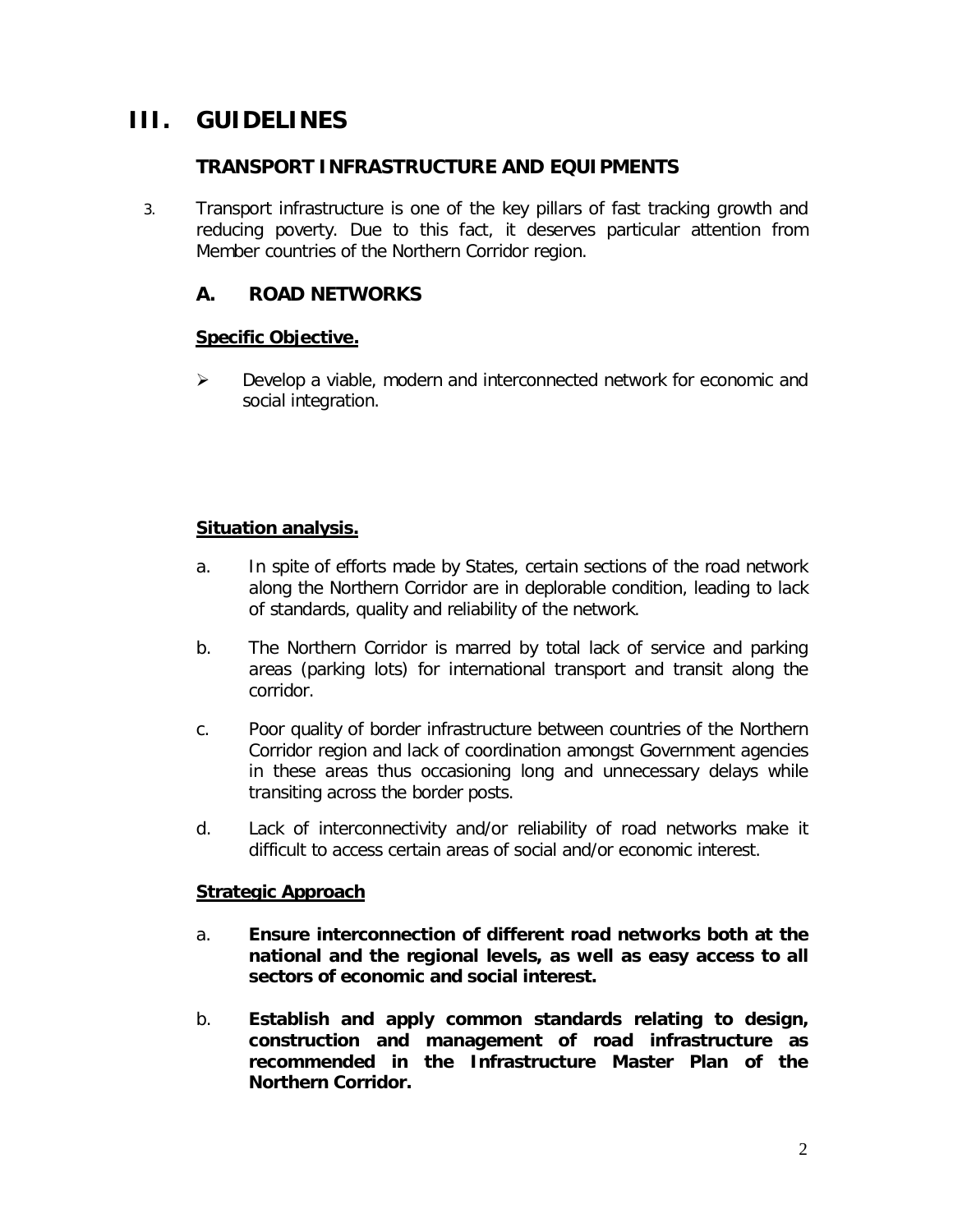- c. **Promote Public-Private-Partnership (PPP) in the construction and/or the management of road network in the Northern Corridor region, in order to involve the private sector in the development of infrastructure.**
- d. **Establish parking facilities such that parking zones for trucks transporting dangerous products (notably petroleum products, gas, etc..) are clearly separated from those of trucks transporting other products.**
- e. **Harmonize national plans relating to road and border infrastructure to ensure the quality of trans-border road infrastructure.**
- f. **Pay particular attention to the improvement of border infrastructure and to develop joint facilities at all border posts in the Northern Corridor region, in conformity with the Authority N°TTCA/A/9/96/1 dated 25th October 1996 on Modalities of Creation and Organization of One-Stop Border Posts.**
- g. **Develop interconnectivity of the Northern Corridor with other corridors in Africa where possible.**
- h. **Ensure coordination of integration projects and monitor the viability of road network at the regional level through an ad hoc commission in the Member States under the facilitation of TTCANC Permanent Secretariat. This commission must be capable of defining indicators and standards of road networks along the Northern Corridor.**
- i. **Promote the capacity building of Experts in the member States to enable them better manage the projects.**

### **B. RAILWAYS**

### *Specific Objectives.*

- $\triangleright$  Promote and ensure modernization of Railway networks;
- $\triangleright$  Ensure a balanced development and interconnectivity of railway networks in the Northern Corridor region;

#### *Situation analysis*

a. Lack of efficient railway networks in the Northern Corridor region;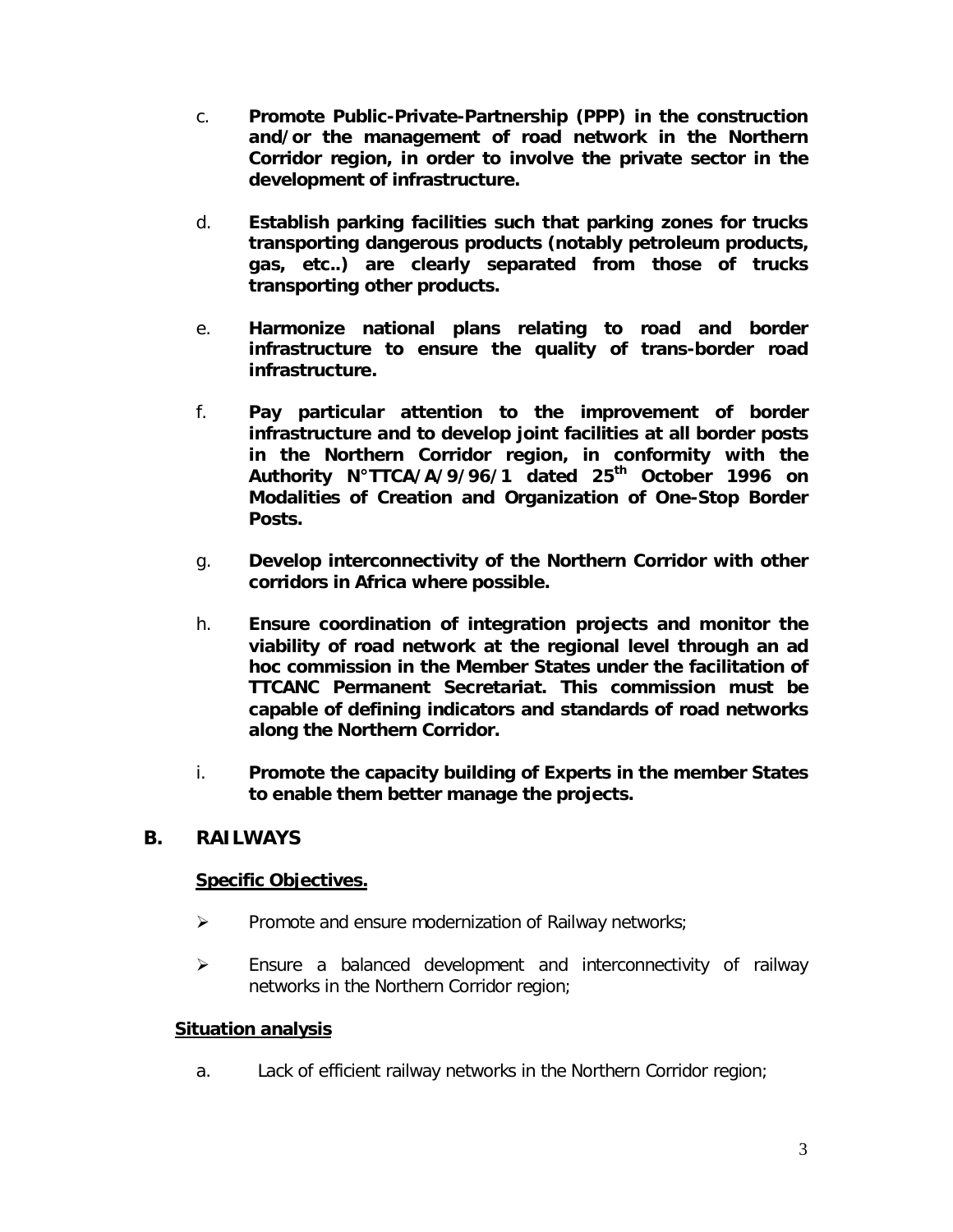- b. Lack of interconnectivity of networks and standard railway gauge in the region (notably 1067 mm, 1000mm and 600mm).
- c. Lack of Railway lines in certain member countries of the Northern Corridor, particularly in Burundi and Rwanda.
- d. Existence of a new standard-gauge Railway project « DAR-ISAKA-KIGALI-KEZA-GITEGA-MUSONGATI » whose feasibility study has been completed and whose on-going engineering design study is due for completion in 2012; with construction works expected to begin in 2013.
- e. Inadequate human resource capacities within the railway sector;

### *Strategic Approach*

- **a. Harmonization of railway gauge, extension and interconnectivity plans of railway networks, given the rationality of railways in the transportation of heavy products over long distances.**
- **b. Put in place an inclusive coordination framework of modernization of railway networks involving all TTCA-NC member States to ensure a balanced development of railway systems in the region.**
- **c. Promote standard-gauge railway system, given its advantages with regard to speed and technical capacity.**
- **d. Extend the railway network in the member States where it does not exist.**
- **e. Improve the performance of existing networks.**
- **f. Promote return of heavy cargo to Railway transport in purpose to reduce transport cost and protect road network within the region.**
- **g. Promote Private-Public Partnership (PPP) in the railway sector.**
- **h. Rehabilitate and maintain existing networks in a permanent state.**
- **i. Strengthen human resource capacities within the railway sector.**

### **C. TRANSPORT BY INLAND WATERWAYS**

#### *Specific Objectives*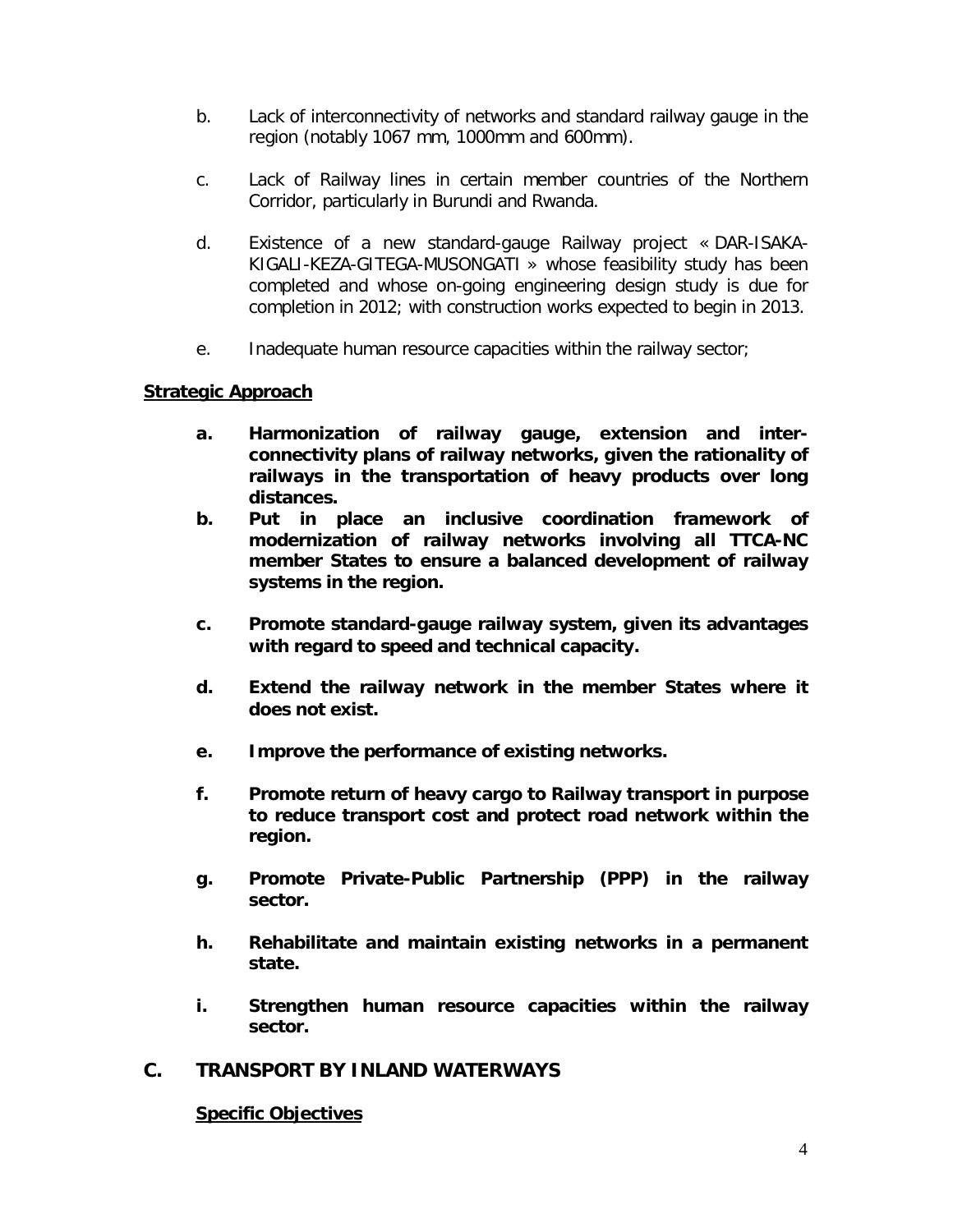- $\triangleright$  Promote the development of a vibrant inland waterways transport through development of a seamless integrated multimodal transport system in the Northern Corridor in order to facilitate regional trade.
- $\triangleright$  Promote the participation of the private sector in the development, maintenance and rehabilitation of infrastructure/facilities and in the operation of inland waterways transport services.
- Ensure safety and security of conventional and non-conventional vessels/ships through national and regional maritime safety regulations and inspection of such vessels.

#### *Situation analysis*

- a. Lack of efficient inland waterways transport;
- b. Lack of infrastructure and adequate facilities for the promotion of Inland Water ways transport;
- c. Lack of harmonized regional regulations relating Inland Waterways transport in the Northern Corridor region;

#### *Strategic Approach*

- **a. Create an enabling environment to attract the necessary investments for the modernization of Inland Waterways in the Northern Corridor region.**
- **b. Undertake legal and institutional reforms of Inland Waterways transport in order to attract more Public-Private-Partnerships (PPP);**
- **c. Promote Public-Private-Partnership (PPP) in the rehabilitation, maintenance and modernization of transport in Inland Waterways.**
- **d. Enhance capacity building within the Inland Waterways transport sector.**
- **e. Enhance transport security and safety within the Inland Waterways.**

### **D. PIPELINE**

#### *Specific Objectives*

 $\triangleright$  Promote transport by pipeline.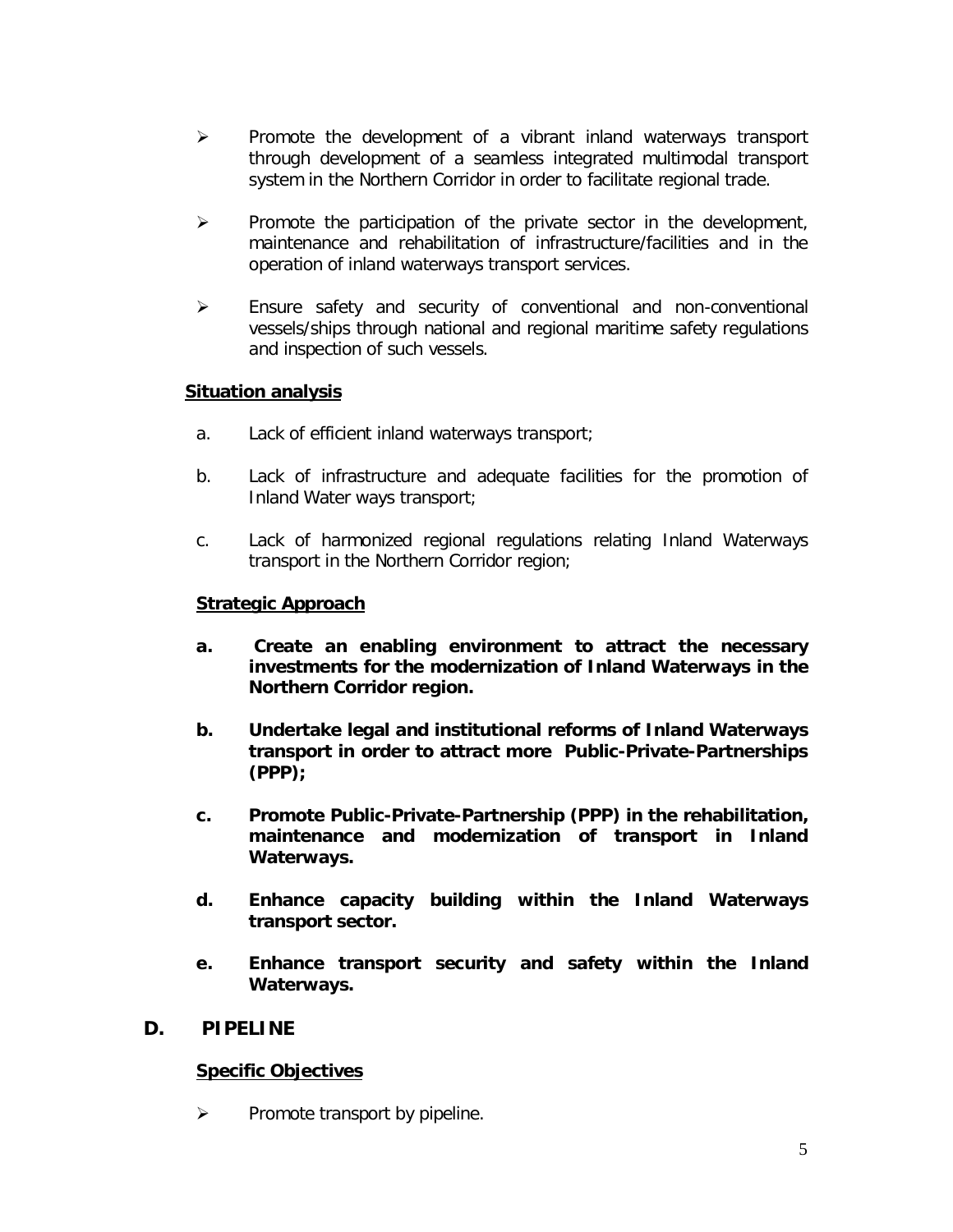$\triangleright$  Ensure operation and complementarities of pipeline with other modes of transport ;

### *Situation analysis*

- a. Lack of promotion of Pipeline for transportation of dangerous products; whose transportation by road poses enormous risks to human life and environment.
- b. Lack of extension of the pipeline network from the Port of Mombasa to all Member States of the Northern Corridor.

### *Strategic Approach*

- **a. Establish a good technical coordination between member States for the development of Pipeline network in the region;**
- **b. Ensure the extension of the Pipeline from the Port of Mombasa to all countries, taking into account technical, environmental requirements and economic viability;**
- **c. Promote transportation of petroleum products and gas by Pipeline in the region in order to guarantee transport security and reduction of transport costs.**
- **d. Develop Pipeline interconnectivity platforms to different modes of transport i.e railway, inland waterways and roads.**

## **E. TRANSPORT SECURITY**

### *Specific Objectives*

- $\triangleright$  Take into account prevention of accidents as a criteria in design, standards and construction of Transport Infrastructure;
- $\triangleright$  Reduce the number of accidents.

### *Situation analysis.*

- a. Lack of harmonization with regard to Design and Construction of roads;
- b. Inadequate knowledge of traffic rules and regulations relating to road safety;
- c. Lack of Prevention and Awareness Programme on road safety;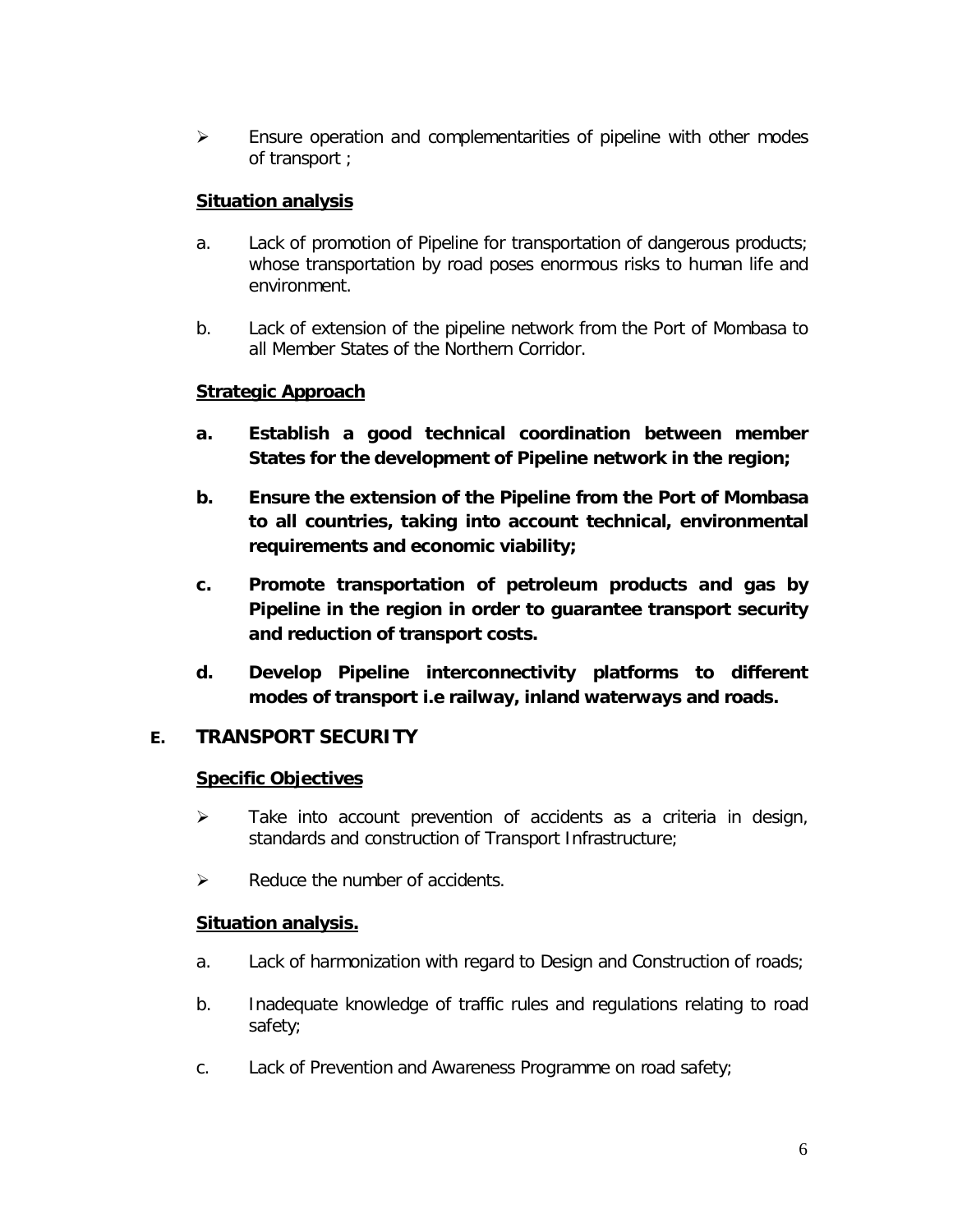- d. Lack of an Independent Agency with funds for the promotion of Road Safety in the member countries as recommended by the United Nations Resolution on Decade of Actions on Road Safety 2011-2020 ;
- e. Lack of appropriate technical Inspection Centres;
- f. Outdated laws and regulations in the railway transport and within the Inland waterways transport sector; and lack of enforcement of Road Traffic Rules and Regulations;
- g. Lack of policy relating to non Motorized Transport;
- h. Lack of sign boards, beacons and navigational aids along the railways and the Inland waterways; and lack of harmonization of vertical and horizontal signs boards as well as their implementation;
- i. Lack of harmonization of road traffic codes in the region notably relating to traffic direction (right or left) and right of way. This raises the problem of suitability of automotive equipment used in the corridor;
- j. Lack of road Readability;
- k. High rate of accidents in the Region ;
- l. Construction of dwellings along the railway line;
- m. Existence of outdated and Obsolete railways and equipments;
- n. Lack of adequate and poor quality inland port infrastructure, equipments, facilities including berthing quays.

#### *Strategic Approach.*

- **a. Harmonize and implement standards for road design and construction;**
- **b. Formulate and implement a public awareness Programme on prevention and safety in all modes of transport notably in road, railways and inland waterways transport ;**
- **c. Enhance Safety in all modes of transport notably in road transport as recommended by the United Nations Resolution on the Decade of actions on Road Safety 2011-2020 by setting up specialized agencies with adequate financial, material and human capacity;**
- **d. Reformation of legal and institutional framework on prevention and reduction of high rate of accidents in the Northern Corridor.**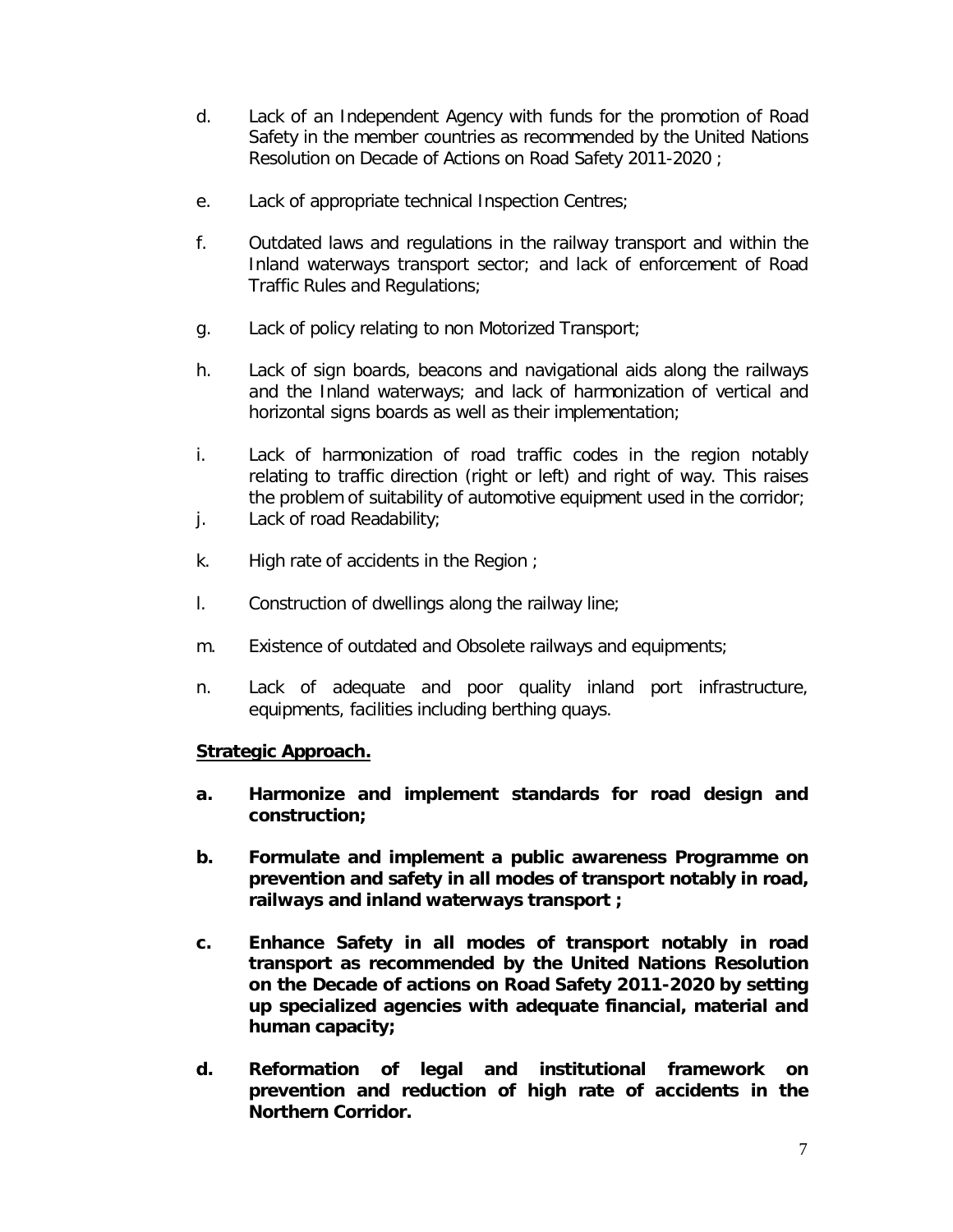- **e. Formulate and implement adequate Policy on non-Motorized transport.**
- **f. Installation of signs boards, beacons and navigational aids in the Railway network and along the Inland Waterways, and undertake harmonization with regard to vertical and horizontal signs boards; as well as their implementation;**
- **g. Launch harmonization of road traffic codes in the region notably with regard to traffic direction (right or left) and right of way.**
- **h. Make roads in the region Readable;**
- **i. Capacity building in safety and Security for all modes of transport ;**
- **j. Enhance safety and security of railways and inland waterways;**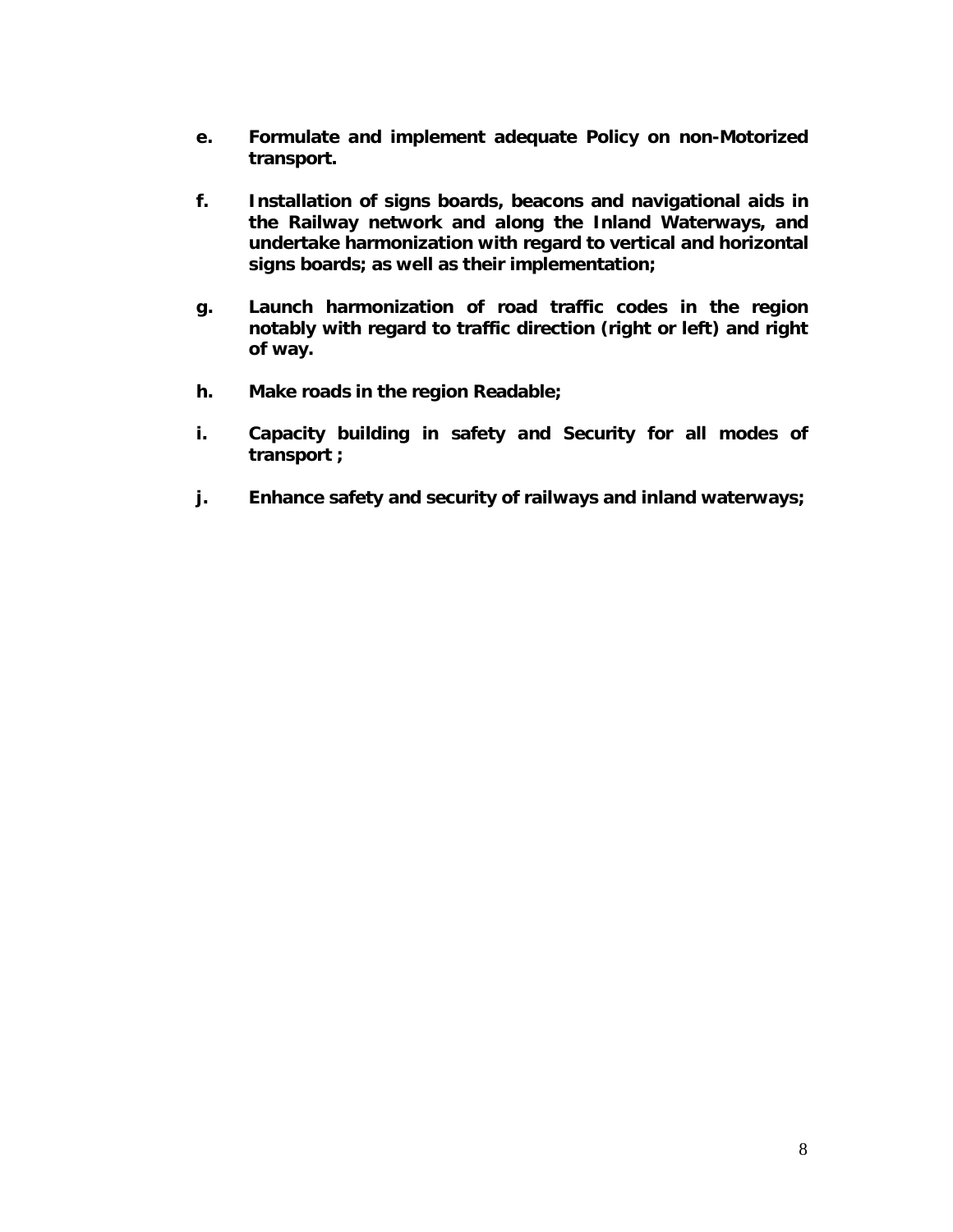# **IMPLEMENTATION**

# **A. ROADS**

| <b>Strategic Approach</b>                                                                                                                                                                                                         | <b>Activity</b>                                                                                                                                                                                                                                                                                                                                                                                                    | <b>Relevant Institutions</b>                                                                                                                     | Implementation<br>period |
|-----------------------------------------------------------------------------------------------------------------------------------------------------------------------------------------------------------------------------------|--------------------------------------------------------------------------------------------------------------------------------------------------------------------------------------------------------------------------------------------------------------------------------------------------------------------------------------------------------------------------------------------------------------------|--------------------------------------------------------------------------------------------------------------------------------------------------|--------------------------|
| 1) Ensure the interconnectivity of different<br>road networks both at the national and<br>regional levels and make sure all<br>economic and/or social centres of<br>interest are easily accessible.                               | - Classification of roads along the Northern Corridor;<br>- Financing of roads.                                                                                                                                                                                                                                                                                                                                    | Regional Economic Communities<br>(REG);<br>TTCA; Ministries in charge of<br>Infrastructure, Public Works and<br>Transports in the member States. | Short-term               |
| 2) Establish and apply common standards<br>relating to design, construction and<br>management of road infrastructure as<br>recommended in Northern Corridor<br>Infrastructure Master Plan.                                        | - Establish common standards on size and vehicle weight,<br>axle load and the weight limit for use by all the Northern<br>Corridor Member States.<br>- Enforce standards on vehicle dimensions, axle load, traffic<br>signs and regulations relating thereto.<br>- Establish common standards to be used in all member<br>States of the Northern Corridor relating to design of roads<br>in the Northern Corridor. | Ministries in charge of<br>Infrastructures, Public Works and<br>Transports in the member States                                                  | Medium term              |
| 3) Promote Public-Private-Partnership<br>(PPP) in the construction and/or<br>management of road networks in the<br>Northern Corridor, in order to involve<br>the private sector in the development of<br>infrastructure.          | - Undertake institutional reforms for increased efficiency in<br>the management of Public-Private-Partnership projects;<br>- Develop policies and modalities for Public-Private-<br>Partnerships.                                                                                                                                                                                                                  | Ministries in charge of Transports,<br>Finance and PPP Agencies in the<br>member States.                                                         | Short-term               |
| Construct parking zones in a way that<br>4)<br>parking lots for trucks transporting<br>dangerous products (notably petroleum<br>products, gas, etc) are clearly separated<br>from those of trucks transporting other<br>products. | - Develop, through this partnership, parking and service<br>facilities (parking) at the regional or international level in<br>the Northern Corridor region.<br>- Establish parking zones.                                                                                                                                                                                                                          | Ministries in charge of<br>Infrastructure, Public Works,<br>Transports, Finance and PPP<br>Agencies in the member States.                        | Medium-term.             |
| 5) Harmonize national plans relating to<br>road and border infrastructure to ensure                                                                                                                                               | Integrate the Northern Corridor Master Plan in the<br>national Plans.                                                                                                                                                                                                                                                                                                                                              | <b>Regional Economic Communities</b><br>(RECS); TTCA; Ministries in charge                                                                       | Short term.              |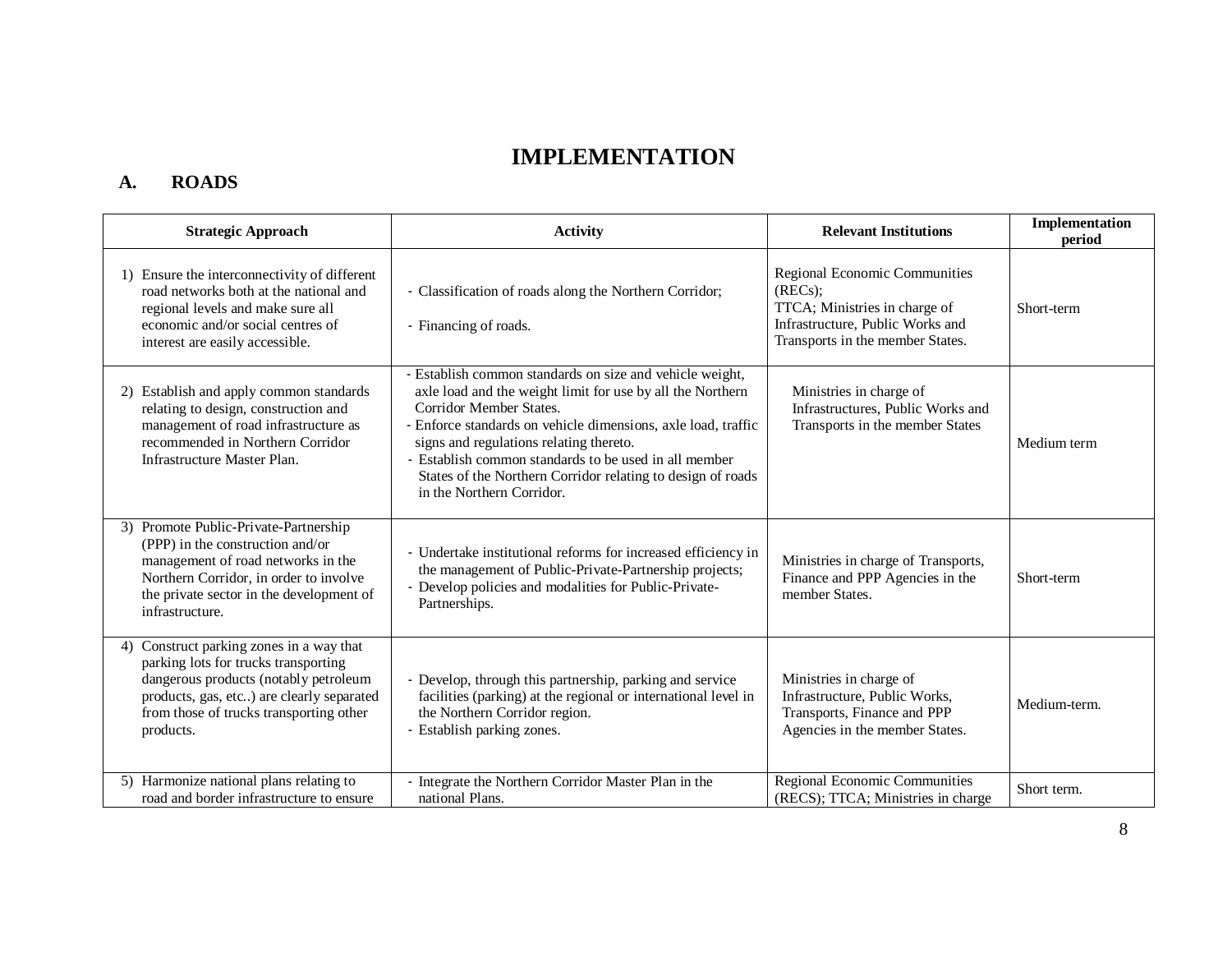| <b>Strategic Approach</b>                                                                                                                                                                                                                                                                                                                                                        | <b>Activity</b>                                                                                                                                                 | <b>Relevant Institutions</b>                                                                  | <b>Implementation</b><br>period |
|----------------------------------------------------------------------------------------------------------------------------------------------------------------------------------------------------------------------------------------------------------------------------------------------------------------------------------------------------------------------------------|-----------------------------------------------------------------------------------------------------------------------------------------------------------------|-----------------------------------------------------------------------------------------------|---------------------------------|
| the quality of trans-border road<br>infrastructure.                                                                                                                                                                                                                                                                                                                              |                                                                                                                                                                 | of Infrastructure, Public Works,<br>Transports, Planning and Finance in<br>the member States. |                                 |
| 6) Give particular attention to improvement<br>of border infrastructure and use of joint<br>facilities at all border posts in the<br>Northern Corridor region, in conformity<br>with the decision of the Authority<br>N°TTCA/A/9/96/1 dated 25th October<br>1996 on Modalities of Creation and<br>Organization of One-Stop Border Posts.                                         | - Establish a management system for One-Stop Border Post<br>(joint inspection), as it involves construction, information<br>management and customs declaration. | Member states:<br>TTCA-NC;<br>REC <sub>s</sub> .                                              | Long term.                      |
| 7) Undertake the interconnection of the<br>Northern Corridor with other corridors in<br>Africa where possible.                                                                                                                                                                                                                                                                   | - Elaborate working and cooperation modalities with<br>leaders and actors in transport corridors.                                                               | Member states:<br>TTCA-NC; RECs.                                                              | Short-term.                     |
| 8) Ensure the coordination of integration<br>projects and monitoring of the viability<br>of road network at the regional level<br>through an ad hoc commission in the<br>member States under the facilitation of<br>the TTCA Permanent Secretariat. This<br>commission must be able to define<br>indicators and standards of road network<br>viability in the Northern Corridor. | Strengthen the mandate of TTCA Secretariat and ensure<br>follow-up of quality of available road network (Give<br>TTCA additional mandate to do it);             | Member states:<br>TTCA-NC;<br>REC <sub>s</sub> .                                              | Short term.                     |
| 9) Enhance capacity building of Experts in<br>the member States to enable them better<br>manage the projects.                                                                                                                                                                                                                                                                    | - Encourage and ensure training in specialized field in<br>Transport;                                                                                           | Member states:<br>TTCA-NC; RECs.                                                              | Short term.                     |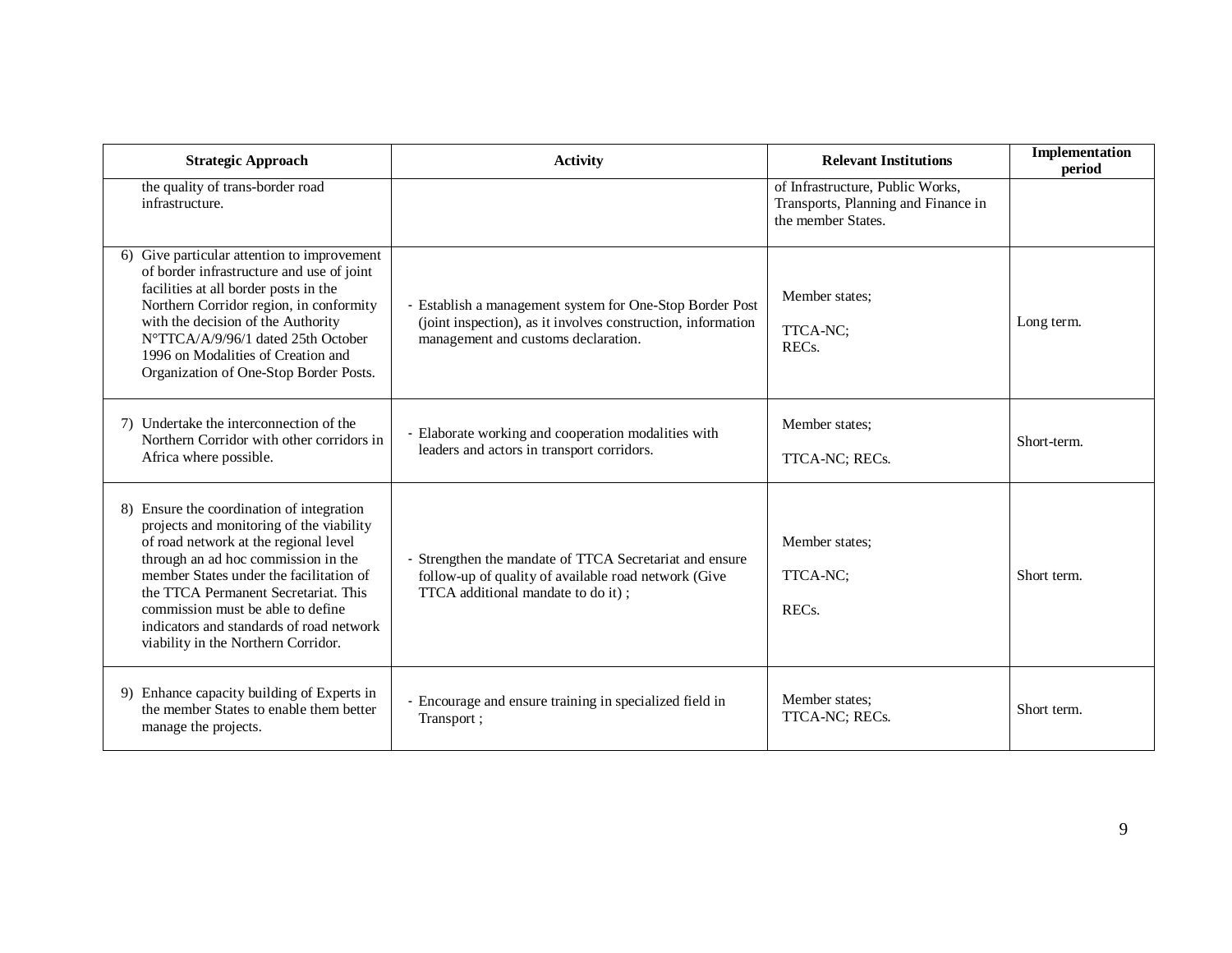# **B. RAILWAYS**

| <b>Strategic Approach</b>                                                                                                                                                                               | <b>Activity</b>                                                                                                                                                                                                                                                                                                                                                | <b>Relevant Institutions</b>                                                                                                          | <b>Implementation</b><br>Period |
|---------------------------------------------------------------------------------------------------------------------------------------------------------------------------------------------------------|----------------------------------------------------------------------------------------------------------------------------------------------------------------------------------------------------------------------------------------------------------------------------------------------------------------------------------------------------------------|---------------------------------------------------------------------------------------------------------------------------------------|---------------------------------|
| 1) Harmonize railway line gauge, extension and<br>interconnectivity plans of railway networks, given the<br>rationality of railways in the transportation of dangerous<br>products over long distances. | - Set up in Burundi and Rwanda a legal and<br>institutional framework in railways sector.<br>- Formulate and implement mechanisms for<br>harmonization of policies at the national<br>and regional levels.                                                                                                                                                     | Regional Economic Communities;<br>TTCA; Ministries in charge of<br>Infrastructure and Transports in the<br>member States.             | Short term                      |
| 2) Establish an inclusive framework for coordination of<br>modernization projects of railway networks composed of<br>all TTCA member States for balanced development of<br>railway in the region.       | - Establish commissions charged with the<br>formulation of a permanent coordination<br>mechanism at the regional level.                                                                                                                                                                                                                                        | Regional Economic Communities;<br>TTCA; Ministries in charge of<br>transports in the member States                                    | Short term                      |
| 3) Promote standard gauge railway, given its advantages<br>with regard to speed and technical capacity.                                                                                                 | - Adopt standard gauge (1435 mm) for all<br>planned projects and formulate the related<br>regulation.                                                                                                                                                                                                                                                          | Member States of the Northern<br>Corridor                                                                                             | Short term                      |
| 4) Extend railways to member States where they don't exist;                                                                                                                                             | - Conduct feasibility studies;<br>- Construct new railways.                                                                                                                                                                                                                                                                                                    | Relevant ministries in the member<br>States;<br>TTCA;                                                                                 | Medium & Long<br>Term           |
| 5) Improve performance of existing net works                                                                                                                                                            | - Ensure permanent follow-up of on-going<br>projects;<br>- Improve the management of existing<br>networks.                                                                                                                                                                                                                                                     | Member states; donors ; operators                                                                                                     | Medium-Term                     |
| 6) Promote return of heavy cargo to Railway transport in<br>purpose to reduce transport cost and protect road network<br>within the region                                                              | - Establish common standards on size and<br>vehicle weight, axle load and the weight<br>limit for use by all the Northern Corridor<br>Member States.<br>- Enforce standards on vehicle dimensions,<br>axle load, traffic signs and regulations<br>relating thereto.<br>- fast-tracking of the use of facilities and<br>weighbridges, and respect the limits of | Regional Economic Communities;<br>TTCA; Ministries in charge of<br>Infrastructures, Public Works and<br>Transports and member States. | Medium & Long<br>Term           |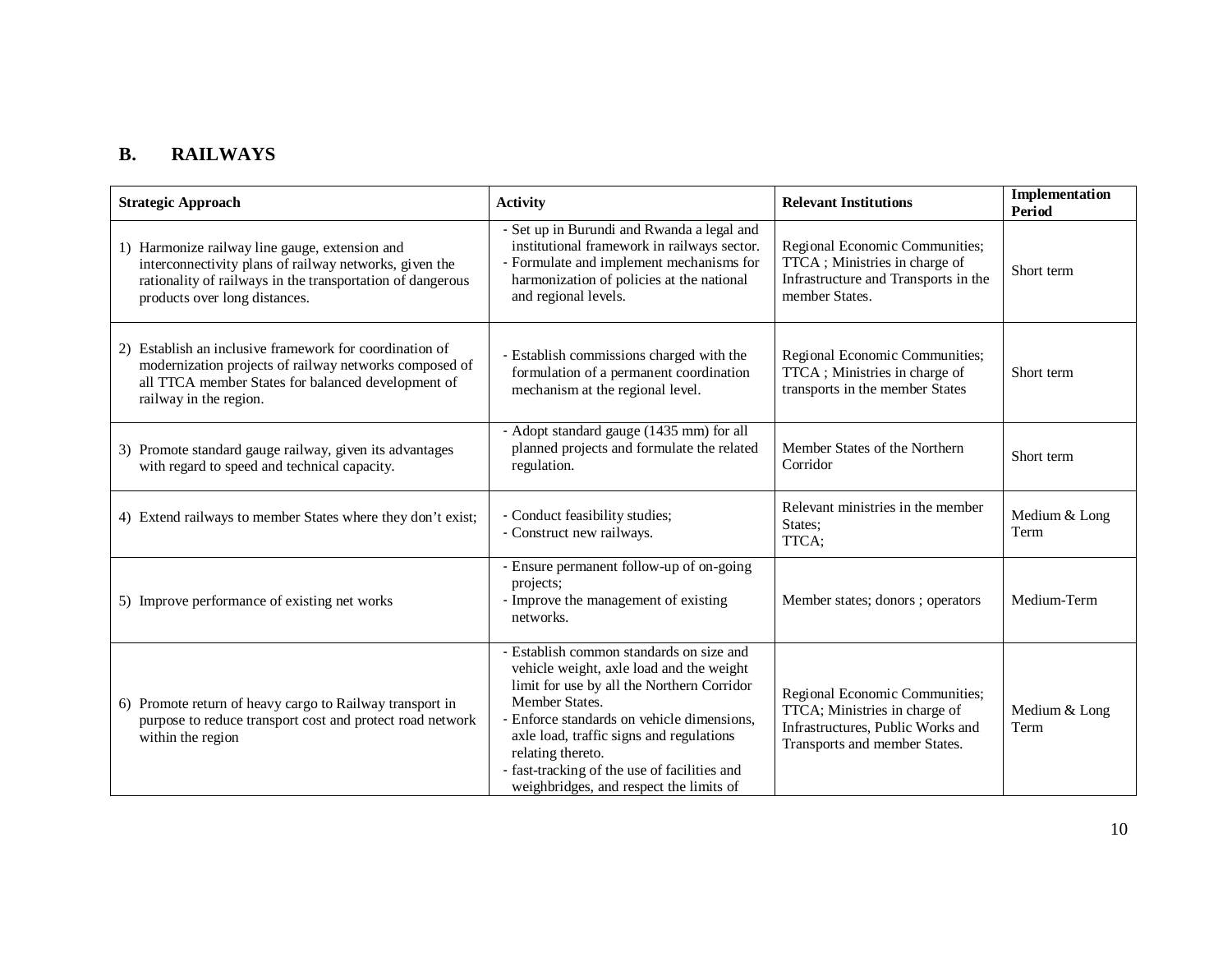| <b>Strategic Approach</b>                                               | <b>Activity</b>                                                                                                                                                   | <b>Relevant Institutions</b> | Implementation<br>Period |
|-------------------------------------------------------------------------|-------------------------------------------------------------------------------------------------------------------------------------------------------------------|------------------------------|--------------------------|
|                                                                         | axle load on all roads within the Northern<br>Corridor region.                                                                                                    |                              |                          |
| 7) Promote PPP in the railway sector                                    | - Formulate legal framework in the member<br>States where it does not exist;<br>- Establish institutional structures for the<br>management of PPP.                | Member states.               | Short term               |
| Rehabilitate, maintain existing networks in a permanent<br>8)<br>state. | - Promote PPP for rehabilitation and<br>maintenance of railways network;                                                                                          | Member states and Donors     | Short term               |
| 9) Capacity building in the railway sector                              | - Establish training programmes for human<br>resources<br>- Establish a regional training Centre for the<br>strengthening of human capacity on<br>railway sector. | Member states.               | Short term.              |

# **C. TRANSPORT BY INLAND WATERWAYS**

| <b>Strategic Approach</b>                                                                                                                                          | Activity                                                                                                                                                                                                                                                                                                                    | <b>Relevant Institutions</b>                                                                            | Implementation<br>Period |
|--------------------------------------------------------------------------------------------------------------------------------------------------------------------|-----------------------------------------------------------------------------------------------------------------------------------------------------------------------------------------------------------------------------------------------------------------------------------------------------------------------------|---------------------------------------------------------------------------------------------------------|--------------------------|
| 1. Create conducive environment to attract<br>the necessary investments for the<br>modernization of Inland waterways<br>transport in the Northern Corridor region. | Improve public sector capacity in the maintenance of<br>Inland waterways;<br>Promote private sector investments in the rehabilitation<br>and development of port infrastructure within the Inland<br>waterways transport.                                                                                                   | Ministries in charge of Infrastructure,<br>Public Works and Transport in the<br>member States.          | Long-term                |
| 2. Undertake legal and institutional reforms<br>in the Inland waterways transport for<br>more efficient PPP;                                                       | Establish mechanism to eliminate duplication of<br>functions by governmental organs in charge of<br>managing networks and ports within Inland waterways.<br>Harmonize the regulations in inland waterways at the<br>regional level and take in account the international<br>on maritime and inland waterways<br>conventions | Ministries in charge of Infrastructure,<br>Public Works, Transport and Finance<br>in the member States. | Medium-term              |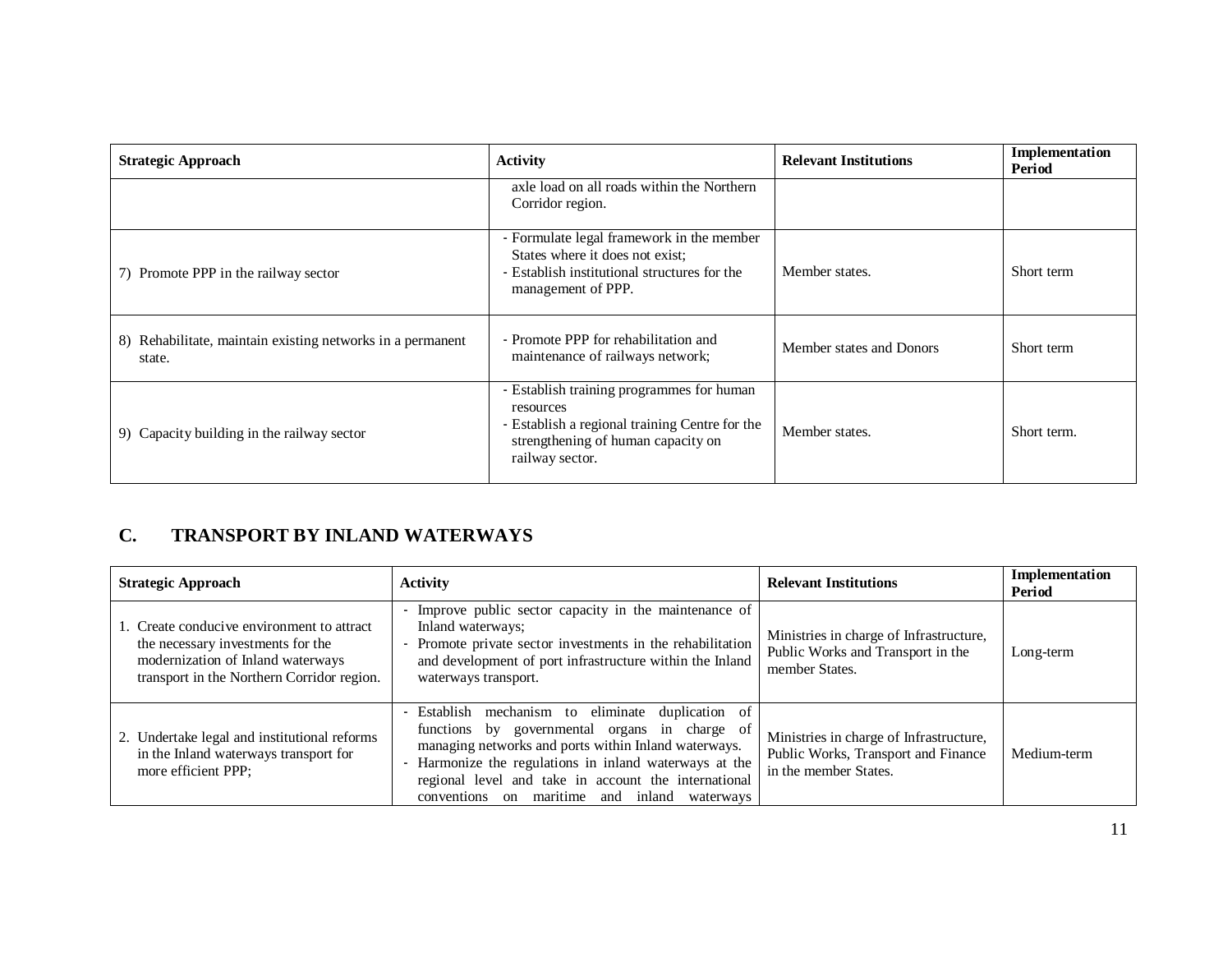| <b>Strategic Approach</b>                                                                                             | <b>Activity</b>                                                                                                                                                                                                                                                                                                                                                                                                                         | <b>Relevant Institutions</b>                                                                                                                                                      | Implementation<br>Period |
|-----------------------------------------------------------------------------------------------------------------------|-----------------------------------------------------------------------------------------------------------------------------------------------------------------------------------------------------------------------------------------------------------------------------------------------------------------------------------------------------------------------------------------------------------------------------------------|-----------------------------------------------------------------------------------------------------------------------------------------------------------------------------------|--------------------------|
|                                                                                                                       | transport.                                                                                                                                                                                                                                                                                                                                                                                                                              |                                                                                                                                                                                   |                          |
| 3. Promote Public-Private-Partnership in the<br>maintenance, rehabilitation and<br>modernization of Inland waterways. | Encourage PPP participation in use and management of<br>ports and other infrastructure within the Inland<br>waterways;                                                                                                                                                                                                                                                                                                                  | Ministries in charge of Infrastructure,<br>Public Works, Transport, Finance and<br>in the member States and other actors<br>from the private sector.                              | Long term                |
| 4. Enhance the capacity building within the<br>Inland water ways transport;                                           | Establish training and retraining for the development of<br>human resource.                                                                                                                                                                                                                                                                                                                                                             | Ministries in charge of Infrastructure,<br>Public Works and Transport in the<br>member States.                                                                                    | Short term               |
| 5. Enhance safety and security within the<br>Inland waterways                                                         | Strengthen institutional and legal capacities<br>for<br>implementation of laws and regulations relating to<br>security and safety within the Inland waterways.<br>Conduct hydrographic surveys in inland waterways.<br>Improve and modernize of port infrastructures and<br>facilities in inland waterways transport.<br>Put in place an appropriate Search and Rescue<br>organisation along the Northern Corridor inland<br>waterways. | Ministries in charge of Infrastructure,<br>Public Works and Transport in the<br>member States, as well as other<br>operators/ Government Agencies<br>within the Inland waterways. | Short term               |

# **D. PIPELINE**

| <b>Strategic Approach</b>                                                                                                                                                                                                                                                                                                | <b>Activity</b>                                                                                                                                                                                                                                   | <b>Relevant Institution</b>                                                   | Implementation<br>period |
|--------------------------------------------------------------------------------------------------------------------------------------------------------------------------------------------------------------------------------------------------------------------------------------------------------------------------|---------------------------------------------------------------------------------------------------------------------------------------------------------------------------------------------------------------------------------------------------|-------------------------------------------------------------------------------|--------------------------|
| . Establish good technical coordination between member<br>States for the development of pipeline network in the region<br>and ensure the extension of the pipeline network from the<br>Port of Mombasa to Southern Sudan and to all countries,<br>taking into account technical, environmental and economic<br>viability | - Develop an appropriate Pipeline network Master<br>Plan for the Northern Corridor region.<br>Conduct feasibility study for the extension of the<br>pipeline from Eldoret and from the refinery in<br>South Sudan to landlocked member countries. | <b>TTCA</b> member States<br>including South Sudan<br><b>TTCA</b> Secretariat | Short term               |
| 2. Interconnectivity of pipeline network (s) to different modes<br>of Transport.                                                                                                                                                                                                                                         | - Develop pipeline interconnectivity platform to<br>different modes of transport i.e railways, inland<br>waterways and roads.                                                                                                                     | Member states:                                                                | Medium Term              |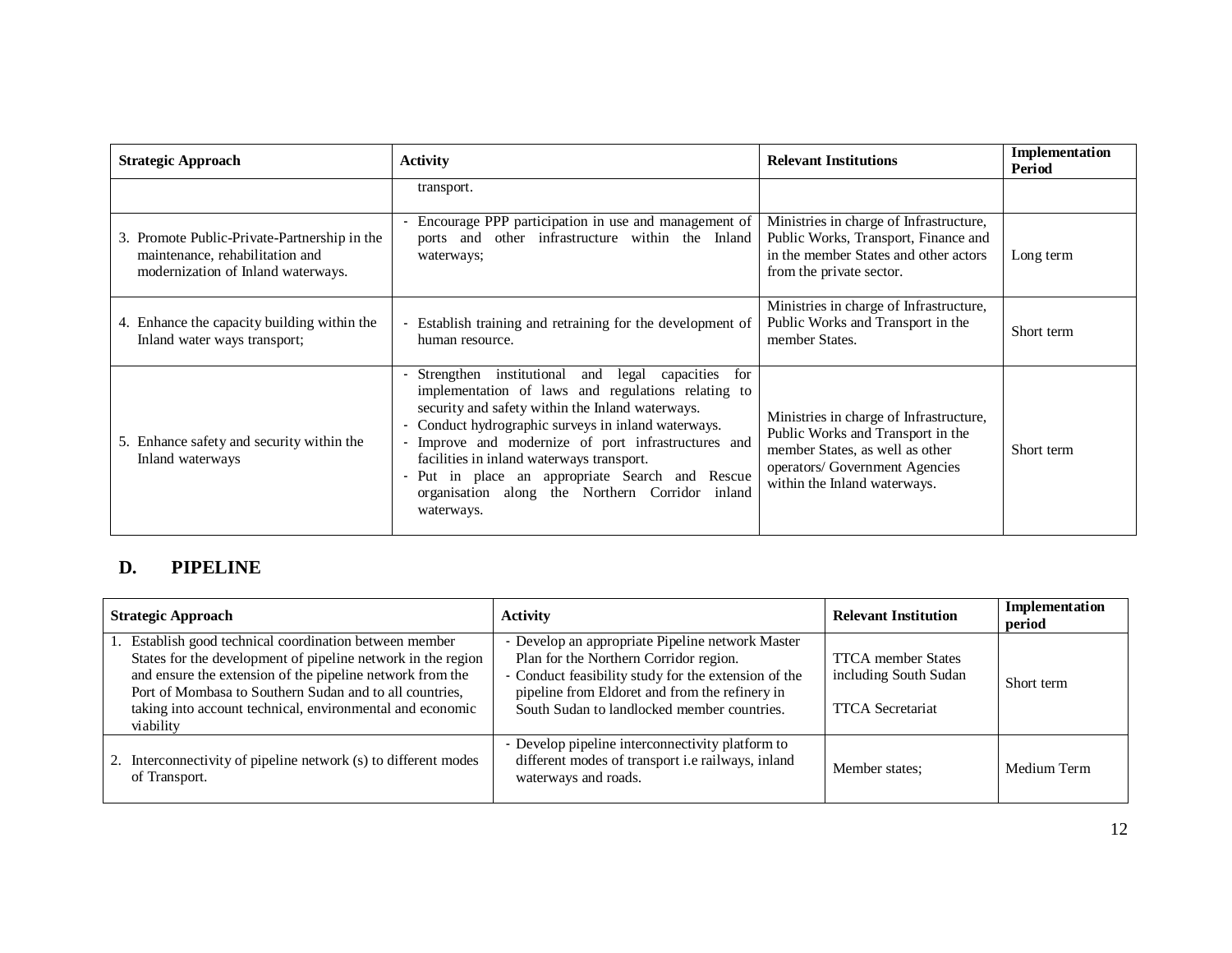| <b>Strategic Approach</b>                                                                                                                                             | <b>Activity</b>                                                                                                                                   | <b>Relevant Institution</b>                                                | Implementation<br>period |
|-----------------------------------------------------------------------------------------------------------------------------------------------------------------------|---------------------------------------------------------------------------------------------------------------------------------------------------|----------------------------------------------------------------------------|--------------------------|
| 3. Promote transportation of petroleum products and gas by<br>pipeline in the NC region in order to guarantee transport<br>safety/security and reduce transport costs | - Implementation of feasibility study results<br>proposed in activity no 1:<br>$\triangleright$ Construction of pipelines<br>Running of pipelines | <b>TTCA</b> member States<br>including South Sudan<br>and TTCA Secretariat | Medium Term              |

## **E. TRANSPORT SAFETY**

### **a) Road**

|    | <b>Strategic Approach</b>                                                                                                                                                                                                                                        | <b>Activity</b>                                                                                                                                                                                                                                                                                                                    | <b>Relevant Institution</b>                                                               | Implementation<br>Period |
|----|------------------------------------------------------------------------------------------------------------------------------------------------------------------------------------------------------------------------------------------------------------------|------------------------------------------------------------------------------------------------------------------------------------------------------------------------------------------------------------------------------------------------------------------------------------------------------------------------------------|-------------------------------------------------------------------------------------------|--------------------------|
|    | Harmonize and implement standards for design<br>and construction of roads;                                                                                                                                                                                       | Harmonization and respect of standards for design<br>and construction of roads:                                                                                                                                                                                                                                                    | Ministries in charge of<br>Infrastructure and Transport in<br>the member States.          | Medium term              |
|    | Formulate and implement a Public Awareness<br>Programme on prevention and safety in all modes<br>of transport notably roads, railways and inland<br>waterways;                                                                                                   | Establish a Public Awareness Programme in the<br>member countries;<br>Enter into immediate contact with the Ministry of<br>Education to formulate a joint Programme;<br>Create awareness on the respect of road signs.                                                                                                             | Ministries in charge of Transport<br>in the member States;                                | Short term               |
|    | 3. Promote Safety in all modes of transport notably<br>road transport as recommended by the United<br>Nations Resolution on Road Safety Actions<br>Decade 2011-2020 by creating specialized<br>agencies with adequate financial, material and<br>human capacity; | Fast-tracking the implementation of these agencies<br>in member countries;<br>Allocation of sufficient budget to the specialized<br>agencies for prevention and road safety;<br>Fast-tracking implementation of Road Safety<br>Decade 2011-2020 action plan.                                                                       | Ministries in charge of<br>Infrastructure and Transport in<br>the member States.          | Short term               |
| 4. | Reform legal and institutional framework for<br>prevention and reduction of high rate of accidents<br>in the Northern Corridor region;                                                                                                                           | Fast-tracking of the implementation of Technical<br><b>Inspection Centres for Motor Vehicles;</b><br>Fast-tracking of installation and use of<br>weighbridges, and enforcement of axle load limits;<br>Harmonization of laws and regulations and their<br>strict implementation in the region and, Updating of<br>legal framework; | Ministries<br>of<br>charge<br>in<br>Infrastructure and Transport in<br>the member States. | Medium term              |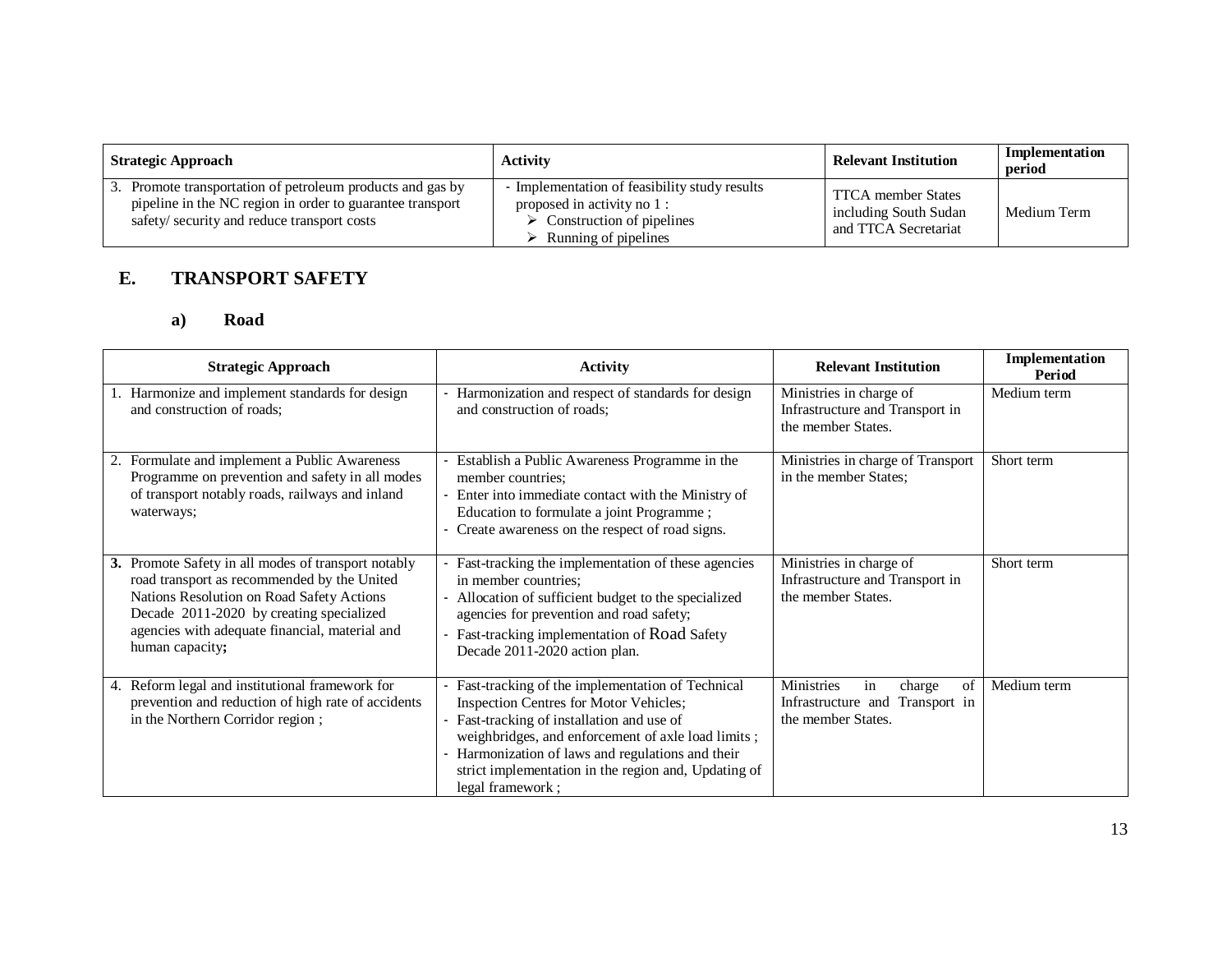|    | <b>Strategic Approach</b>                                                                                                                                                                                                  | <b>Activity</b>                                                                                                                                                                                                                                     | <b>Relevant Institution</b>                                                                                       | Implementation<br>Period |
|----|----------------------------------------------------------------------------------------------------------------------------------------------------------------------------------------------------------------------------|-----------------------------------------------------------------------------------------------------------------------------------------------------------------------------------------------------------------------------------------------------|-------------------------------------------------------------------------------------------------------------------|--------------------------|
|    |                                                                                                                                                                                                                            | Updating of observatories to facilitate a permanent<br>statistic data base for road accidents.                                                                                                                                                      |                                                                                                                   |                          |
|    | 5. Formulate and implement the necessary policy on<br>non-Motorized transports                                                                                                                                             | Formulate a policy relating to non Motorized<br>Transports in the member countries;<br>Establish the necessary road infrastructure with non<br>motorized transport.                                                                                 | Ministries in charge of<br>Infrastructure & Public Works<br>and Transport in the member<br>States.                | Medium term              |
|    | 6. Install signs boards and embark on harmonization<br>of vertical and horizontal signs as well as their<br>implementation;                                                                                                | Install road signs and warnings especially along the<br>border to inform the users the change of traffic<br>direction (right or left);<br>Establish a permanent mechanism for road signs.                                                           | Ministries in charge of<br>Infrastructure & Public Works<br>and Transport in the member<br>States.                | Short & medium           |
|    | Embark on harmonization of road traffic codes in<br>the route notably on traffic direction (left or right)<br>and right of way, which poses the problem of<br>suitability of automotive equipment used in the<br>corridor. | Conduct feasibility study on harmonisation of road<br>traffic Codes in the region;                                                                                                                                                                  | TTCA; Member States.                                                                                              | Short term               |
|    | 8. Make roads in the region more Readable;                                                                                                                                                                                 | Marking and correction of accident black spots;<br>Installation of road signs and warning especially<br>along the border to inform users the change of<br>traffic direction (left or right).                                                        | Ministries in charge of<br>Infrastructure & Public Works<br>and Transport in the member<br>States.                | Short & medium term      |
| 9. | Capacity building in safety and Security in all<br>modes of transport;                                                                                                                                                     | Establish a system of regular training for users,<br>drivers and persons in charge of prevention/safety<br>and security in transport;<br>Put in place an appropriate Search and Rescue<br>organisation along the Northern Corridor road<br>network. | Ministries in charge of<br>Infrastructure & Public Works,<br>Public Health and Transport in<br>the member States. | Short term               |

### **b) Railway**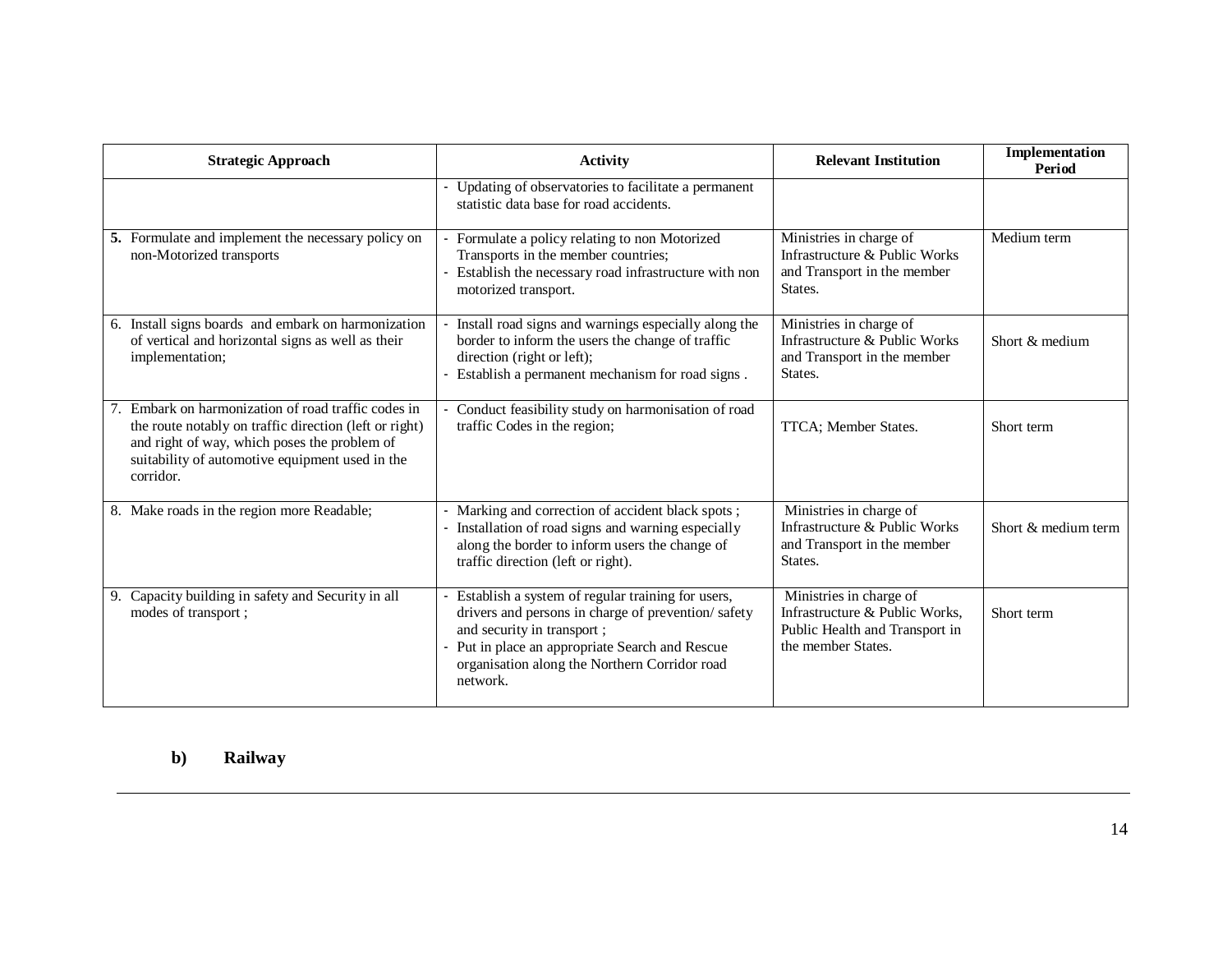| <b>Strategic Approach</b>                                                                                                                                         | <b>Activity</b>                                                                                                                                                                                                                                                                                                    | <b>Relevant Institution</b>                                                                                                                          | Implementation<br>Period |
|-------------------------------------------------------------------------------------------------------------------------------------------------------------------|--------------------------------------------------------------------------------------------------------------------------------------------------------------------------------------------------------------------------------------------------------------------------------------------------------------------|------------------------------------------------------------------------------------------------------------------------------------------------------|--------------------------|
| 1. Harmonize and implement standards for design<br>and construction of railways;                                                                                  | Harmonization and respect of standards for design and<br>construction of railways;                                                                                                                                                                                                                                 | Ministries in charge of<br>Infrastructure and Transport in<br>the member States.                                                                     | Medium term              |
| 2. Formulate and implement a Public Awareness<br>Programme on prevention and safety in all<br>modes of transport notably roads, railways and<br>inland waterways; | Establish a Public Awareness Programme in the<br>member countries:<br>Enter into immediate contact with the Ministry of<br>Education to formulate a joint Programme;<br>Create awareness on the respect of railways signs.                                                                                         | Ministries in charge of<br>Transport in the member States;                                                                                           | Short term               |
| 3. Reform legal and institutional framework for<br>prevention and reduction of high rate of<br>accidents in the Northern Corridor region;                         | Fast-tracking of the implementation of Technical<br><b>Inspection Centres;</b><br>Harmonization of laws and regulations and their strict<br>implementation in the region and Updating of legal<br>framework:<br>Updating of observatories to facilitate a permanent<br>statistic data base for railways accidents. | <b>Ministries</b><br>in<br>charge<br>of<br>Infrastructure and Transport in<br>the member States.                                                     | Medium term              |
| 4. Install signs boards, beacons in railways and<br>embark on harmonization of vertical and<br>horizontal signs as well as their implementation;                  | Establish a permanent mechanism for railways signs<br>and beacons;                                                                                                                                                                                                                                                 | Ministries in charge of<br>Infrastructure & Public Works<br>and Transport in the member<br>States.                                                   | Short & medium           |
| 5. Capacity building in safety and Security in all<br>modes of transport;                                                                                         | Establish a system of regular training for users, drivers<br>and persons in charge of prevention/safety and<br>security in transport;                                                                                                                                                                              | Ministries in charge of<br>Infrastructure & Public Works<br>and Transport in the member<br>States.                                                   | Short term               |
| Enhance safety and security of railways;<br>6.                                                                                                                    | Upgrading of infrastructure and facilities;<br>- Rehabilitation and upgrading of existing quays;<br>Strict interdiction of construction of dwellings in<br>prohibited zones along the railway line;<br>Put in place an appropriate Search and Rescue<br>organisation along the Northern Corridor railways.         | Ministries in charge of<br>Infrastructure & Public Works,<br>Public Health and Transport,<br>Government Agencies,<br>operators in the member States. | Short term               |

### **c. Inland Waterways**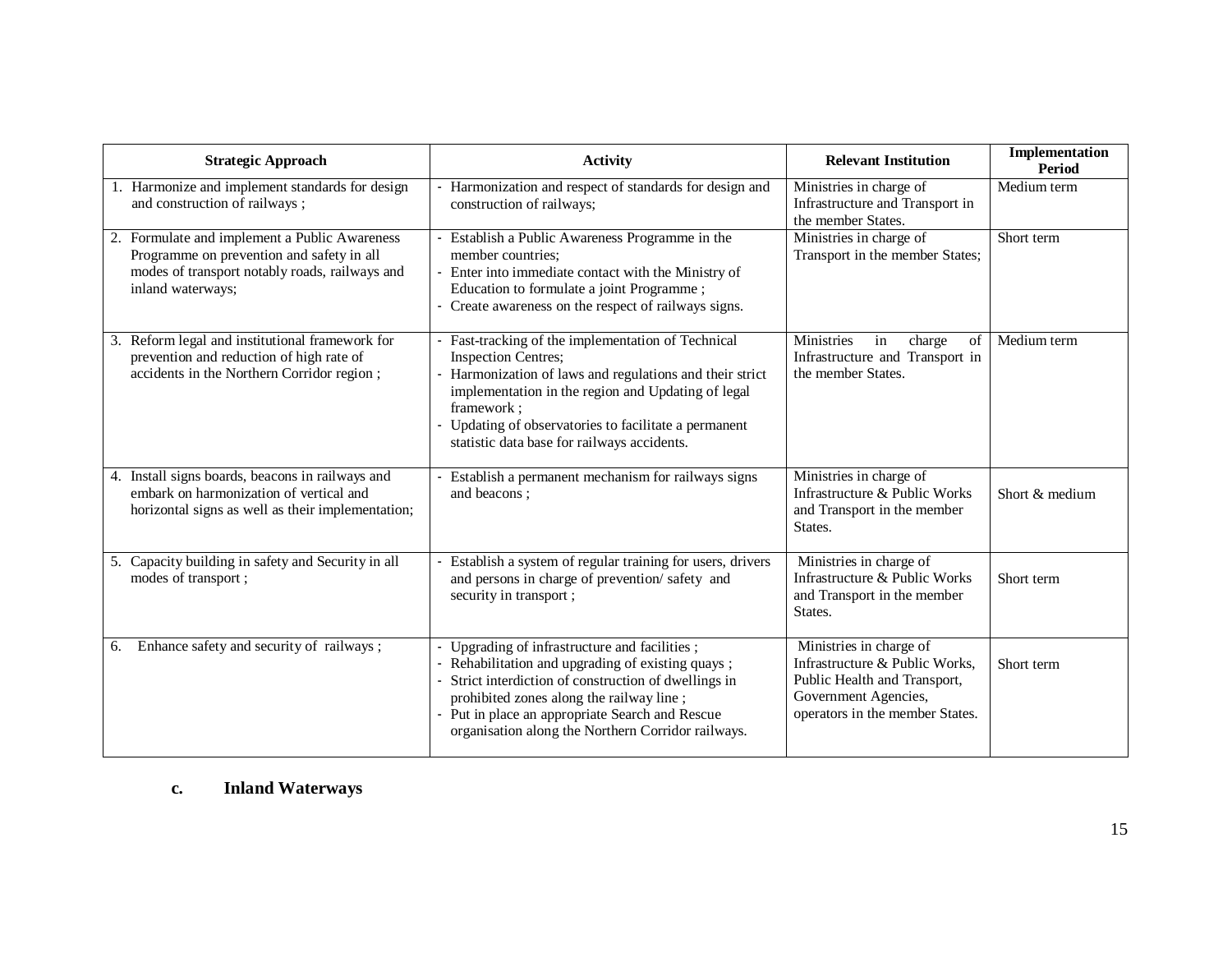|    | <b>Strategic Approach</b>                                                                                                                                            | <b>Activity</b>                                                                                                                                                                                                                                                                                                                                                                                                                                                                                                                      | <b>Relevant Institution</b>                                                                                                                             | Implementation<br>Period |
|----|----------------------------------------------------------------------------------------------------------------------------------------------------------------------|--------------------------------------------------------------------------------------------------------------------------------------------------------------------------------------------------------------------------------------------------------------------------------------------------------------------------------------------------------------------------------------------------------------------------------------------------------------------------------------------------------------------------------------|---------------------------------------------------------------------------------------------------------------------------------------------------------|--------------------------|
|    | 1. Formulate and implement a Public<br>Awareness Programme on<br>prevention and safety in all modes<br>of transport notably roads, railways<br>and inland waterways; | Establish a Public Awareness Programme in the member countries;<br>Enter into immediate contact with the Ministry of Education to<br>formulate a joint Programme;<br>Create awareness on the respect of beacons and navigational aids.                                                                                                                                                                                                                                                                                               | Ministries in charge of<br>Transport in the member<br>States:                                                                                           | Short term               |
|    | 2. Reform legal and institutional<br>framework for prevention and<br>reduction of high rate of accidents in<br>the Northern Corridor region;                         | Fast-tracking of the implementation of Technical Inspection Centres<br>for vessels:<br>Harmonization of laws and regulations and their strict implementation<br>in the region and Updating of legal framework;<br>Updating of observatories to facilitate a permanent statistic data base<br>for inland waterways accidents.                                                                                                                                                                                                         | Ministries<br>charge<br>of<br>in<br>Infrastructure and Transport<br>in the member States.                                                               | Medium term              |
|    | 3. Install beacons and navigational aids<br>in along inland waterways;                                                                                               | Establish a permanent mechanism for beacons and navigational aids;                                                                                                                                                                                                                                                                                                                                                                                                                                                                   | Ministries in charge of<br>Infrastructure & Public<br>Works and Transport in the<br>member States.                                                      | Short & medium           |
|    | 4. Capacity building in safety and<br>Security in all modes of transport;                                                                                            | Establish a system of regular training for users, drivers and persons in<br>charge of prevention/safety and security in transport;                                                                                                                                                                                                                                                                                                                                                                                                   | Ministries in charge of<br>Infrastructure & Public<br>Works and Transport in the<br>member States.                                                      | Short term               |
| 5. | Enhance safety and security in<br>inland waterways transport;                                                                                                        | Upgrading of infrastructure and facilities;<br>Rehabilitation and upgrading of existing quays;<br>Improve and modernize the port infrastructures and facilities in inland<br>waterways transport.<br>Strengthen institutional and legal capacities for implementation of laws<br>and regulations relating to security and safety within the Inland<br>waterways.<br>Conduct hydrographic surveys in inland waterways.<br>Put in place an appropriate Search and Rescue organisation along the<br>Northern Corridor inland waterways. | Ministries in charge of<br>Infrastructure & Public<br>Works, Public Health and<br>Transport, Government<br>Agencies, operators in the<br>member States. | Short term               |

# **d. Pipeline**